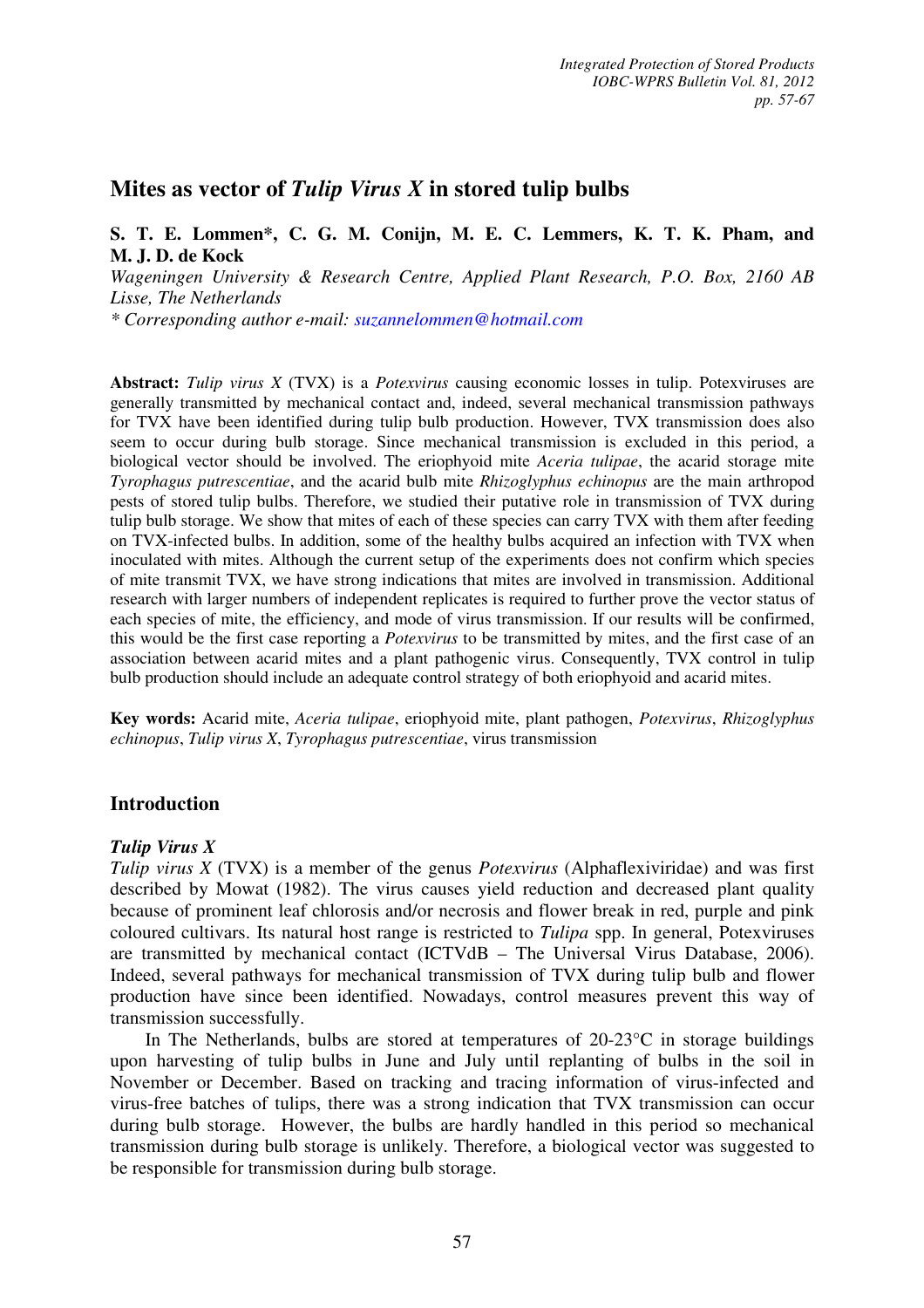Mites (Acariformes), especially eriophyoid species, are well-known vectors of plantpathogenic viruses (Oldfield, 1970; Oldfield and Proeseler, 1996; Nault, 1997; De Lillo and Skoracka, 2010). Several species of mite occur frequently with stored tulip bulbs. Therefore, the relationship between these mite species and plant viruses is of interest.

### *Relationships between mites and plant pathogens*

The dry bulb mite, *Aceria tulipae* Keifer (Eriophyidae) (Fig. 2), is a phytophagous mite associated with species of *Tulipa*, *Allium* and *Ornithogalum* (Keifer, 1952; Halliday and Knihinicki, 2004). It is a pest during tulip and *Allium* bulb production. These mites are minute in size (adults only measure 200µm in length) and are sensitive to desiccation (Lindquist *et al.*, 1996). Hence, they are closely associated with their host plants and harbour a cryptic lifestyle, which makes them hard to detect for growers. Infection of tulip bulbs with *A. tulipae* causes a range of morphological and chemical changes in bulbs and flowers and in severe cases, bulbs do not even produce any roots or above-ground plant structures (Conijn *et al*., 1996; Van Aartrijk, 2000; Aratchige *et al*., 2004; Lesna *et al*., 2004). As a result, bulbs and flowers might not be marketable. *Aceria tulipae* is a vector of several viruses. It transmits the Allexiviruses *Garlic mite-borne mosaic virus* (Garlic virus C), *Garlic mite-borne filamentous virus*, *Shallot mite-borne latent virus* and *Onion mite-borne latent virus* (Van Dijk *et al*., 1991; Yamashita *et al*., 1996, Kang *et al*., 2007). However, no eriophyoid species of mite is reported to be associated with transmission of Potexviruses.

The storage mite *Tyrophagus putrescentiae* Schrankand the bulb mites *Rhizoglyphus echinopus* (Fumouze and Robin) and *R. robini* Claparèdeare soil-inhabiting, polyphagous, cosmopolitan, species of Acaridae usually feed on micro-organisms and decaying plant material (Fig. 2). They are frequently reported from tulips and other bulbous plants (Diaz *et al*., 2000; Van Aartrijk, 2000; Fan and Zhang, 2003; Bayram and Çobanağlu, 2006, Rojas and Klimov, 2007; Ho, 2008). On tulips, they are found on bulbs infected with micro-organisms, such as the fungus *Fusarium oxysporum* f. sp. *tulipae*, on which they develop well (De Munk, 1972; Czajkowska and Conijn, 1992; Czajkowska, 2002). However, these acarid mites may also feed from young, soft plant tissues, which in tulips results in decreased growth rates (Muller and Hollinger, 1980; Czajkowska and Conijn, 1992; Czajkowska, 2002). The incidence of bud necrosis is also associated with the presence of these acarid mites. It is thought that the mites, by feeding on the developing sprout inside the bulb, facilitate the consequent development of micro-organisms, which the mites carry with them, on the damaged plant tissue (De Munk, 1972). In contrast, to our knowledge, acarid species are not known as vector of plant-pathogenic viruses.

### *Transmission of TVX by mites?*

In the late nineties, Asjes and Blom-Barnhoorn (1998) observed an increase in TVX infection rate when batches of tulip bulbs were stored in the presence of *A. tulipae*. In contrast, the infection rate was unaltered when batches were stored without *A. tulipae.* Therefore, they suggested this species of mite to be a vector of TVX. Here, we report on recent experimental data further investigating the potential of *A. tulipae* to transmit TVX from bulb to bulb, as well as transmission by two other species of mite, *R. echinopus* and *T. putrescentiae*.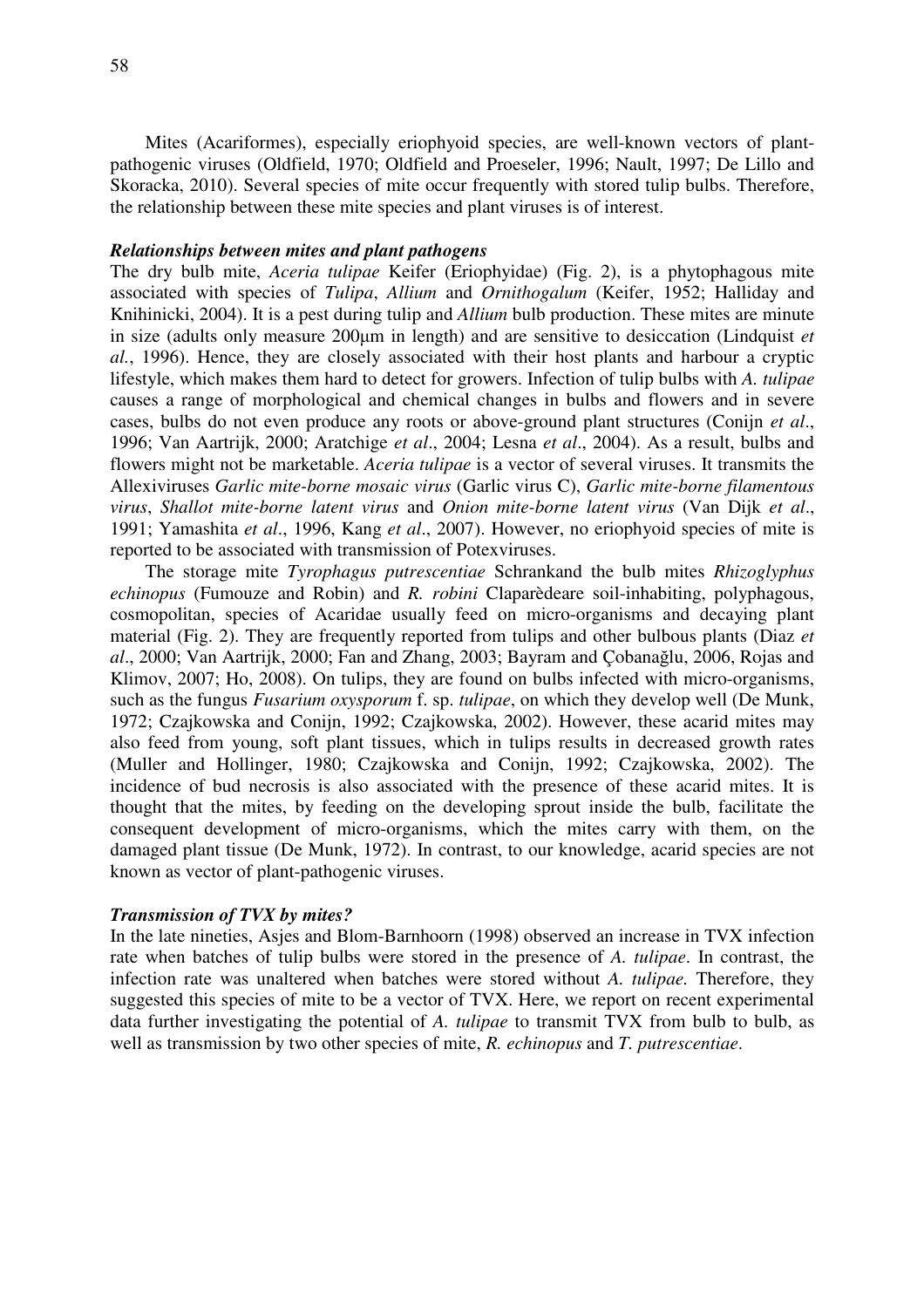### **Material and methods**

### *Transmission of TVX in stored bulbs*

We conducted a transmission experiment with stored bulbs in 2007. Figure 2A presents a schematic of the experimental setup. *Rhizoglyphus echinopus* and *Tyrophagus* spp. had been collected from tulips and populations were maintained in the laboratory on bother and yeast, respectively. A population of *A. tulipae* was kept on cultivar Yokohama. In all the populations maintained, the species aimed for was dominant, but slight contamination with mites of other species cannot be excluded. The cultivars Pink Diamond and Renown were used for the transmission experiment. During tulip production, a leaf sample of each plant was tested for the presence of TVX by Enzyme-Linked Immunosorbent Assays (ELISA) using in-house generated TVX-antiserum. ELISA was performed according to Clark and Adams (1977). The bulbs of these plants were used in the transmission experiment. Although the bulbs appeared not infected by mites, the absence of mites cannot completely be ensured. Early September, groups of ten TVX-infected bulbs were inoculated with hundreds of mites of one of the three species bred, or remained not inoculated as control. Each treatment was replicated four times. Each of the replicates was packed in a closed plastic bag and kept at 20°C. Ten days later, bulbs were transferred into an open tube, and for each replicate 25 TVX-free bulbs of cv. Renown and 25 TVX-free bulbs of cv. Pink Diamond were added to investigate virus transmission. The tubes were stored in racks in such a way that they did not contact each other in a storage room at 20°C. Two weeks later, bulbs treated with *R. echinopus* or *Tyrophagus*  spp. were re-inoculated because few mites were found back on the bulbs. All test bulbs were planted outdoors by the end of November. In May of the next year, a leaf sample of each plant was tested for the presence of TVX as described previously. Because of the low numbers of TVX-positive bulbs, the results were not analysed statistically.

#### *Transmission of TVX under laboratory conditions*

In order to exclude the unwanted influence of natural mite infections, we performed transmission experiments with pure-breeding mite populations and individual bulbs in the laboratory in 2009. We used two TVX-infected cultivars as a source of TVX: Pink Diamond (65% of bulbs with TVX) and Blue Herron (79% of bulbs with TVX). Cultivar Blue Herron was infested with *A. tulipae* and therefore, a part of this batch was kept separately to maintain a population of this species of mite. The remaining of the batch was successfully treated with pirimifos-methyl as to exterminate the mites. The acarid species *R. echinopus* and *T. putrescentiae* were individually isolated from tulip bulbs cv. Flaming Parrot. Of each of the species a pure-breeding laboratory population was then maintained on a diet of yeast. Their identity was confirmed by morphological identification by two individual experts. In addition, we sequenced the second internal spacer (ITS2) of nuclear ribosomal DNA, which is speciesspecific within the family of Acaridae (Noge *et al*., 2005; Yang *et al*., 2011).

To investigate whether mites can transport TVX virus particles, we performed a molecular analysis with TVX-specific primers on mites after inoculation of TVX-infected bulb tissue. Figure 2B depicts the setup of this experiment. Mites of all three species were allowed to feed on TVX-infested bulb tissue for at least ten days. Then, a group of 15 mites per species was gently collected by a brush in 100µl lysis buffer. Two samples of TVXinfected bulb tissue were taken as a positive control, and water was used as a negative control. RNA extraction was performed using RNeasy (Plant) mini kit of Qiagen (Qiagen Benelux, Venlo, The Netherlands) following the manufacturer's protocol. First strand synthesis was performed at 42°C for 1 hour, with 200ng TVX reverse primer (TVX-Rev) and 200 units M-MLV reverse transcriptase (Promega, Madison, USA). Two µl first strand cDNA solution was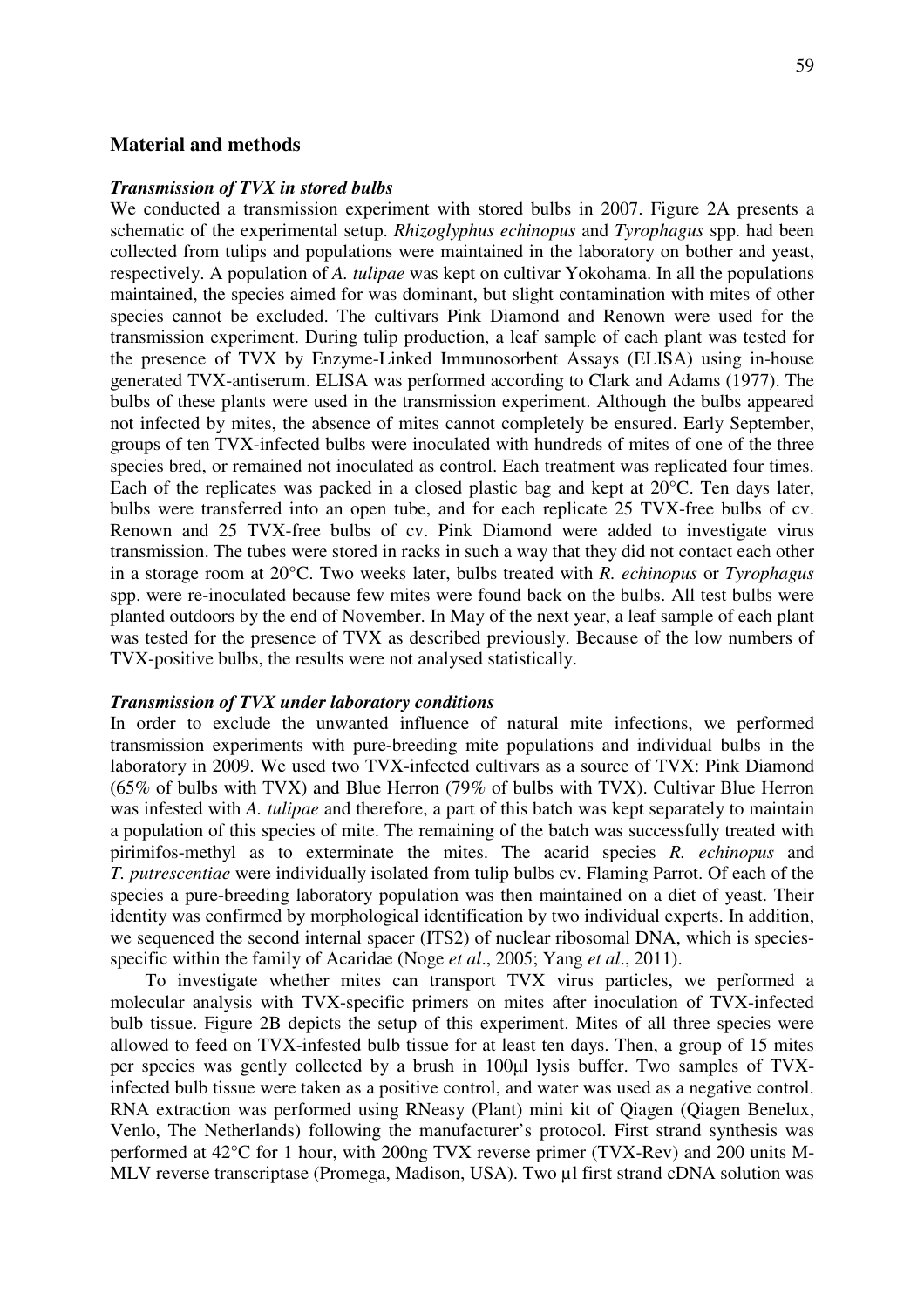added to 23µl amplification mixture containing 12.5µl PCR Mastermix (Promega, Madison, USA), and 100ng of each primer (TVX-For: 5'- ACG CCA AGC TTA TCT GGA AC -3'and TVX-Rev: 5'- CCC ACC AGA CTT TCA CTG GT -3'). PCR reaction was done by incubating at 94°C for 2 min, followed by 40 cycles, each consisting of 45 s at 94°C, 45 s at 58°C, and 45 s at 72°C. PCR products were examined by electrophoresis in 1% agarose gels. The expected amplicon is 453 bp long.

We then used the same populations of mites to test whether mites can transmit the virus to healthy bulbs (Fig. 2C). In November and early December, bulbs of the uninfected cultivar Ben van Zanten (0% of bulbs with TVX) were carved slightly at the top to facilitate accessibility for the mites, and were then individually placed in a cup. To each cup, one of the species of mite was added as follows: Mites of *R. echinopus* and *T. putrescentiae* had been allowed to feed on slices of mite-free, TVX-infected bulbs for two days. The mite-populated slices from three bulbs (with 10-50 mites each) were then added to a cup. We ensured that the carved surface of the healthy bulb was not contacted in order to prevent mechanical transmission of TVX. Five to ten mites of *A. tulipae* were individually transferred from TVXinfested bulbs onto the healthy bulbs by a brush. As a control, three slices of TVX-infected bulbs without mites were added to a cup. After the last transmission, the single Ben van Zanten bulbs were grouped according to the mite species they had been infected with and stored following regular storing conditions. Two weeks later they were all planted outdoors. As an extra control, a batch of 100 untreated Ben van Zanten bulbs that had been stored under regular storing conditions was planted onto the same field.

In May 2010 we tested infection of these plants with TVX by ELISA on a sampled leaf per plant, according to the standard testing procedure previously described. The numbers of bulbs planted and tested are given in Table 2. The low numbers of infected plants did not allow any statistical analyses.

### **Results**

### *Transmission of TVX in stored bulbs*

Figure 2 summarizes the results of all experiments performed. Numbers of bulbs planted, plants tested, and plants in which TVX was detected, are presented in Table 1, pooled for replicates. Many bulbs planted did not give rise to a plant because of infection with the fungus *Penicillium*. No transmission of TVX was found in the control treatment or bulbs inoculated with *R. echinopus*. TVX was detected in six bulbs inoculated with *A. tulipae* from two of the four replicates and in two bulbs from two different replicates with *Tyrophagus* spp.

#### *Transmission of TVX under laboratory conditions*

The nucleotide sequence of the ITS2 of nuclear ribosomal DNA of *T. putrescentiae* isolated from tulip bulbs was determined and deposited in Genbank (HQ681248 en HQ681249). Comparative analysis of the obtained ITS2 sequences by BLAST showed 82-100% sequence homology with those of other specimens of *T. putrescentiae* sequences *(*Yang et al., 2011; and unpublished results) and 85-86% with *T. neiswanderi* (Noge et al.. 2005).

TVX was detected by PCR analyses in *A. tulipae*, *R. echinopus* and *T. putrescentiae* after feeding on TVX-infested bulbs (Fig. 1).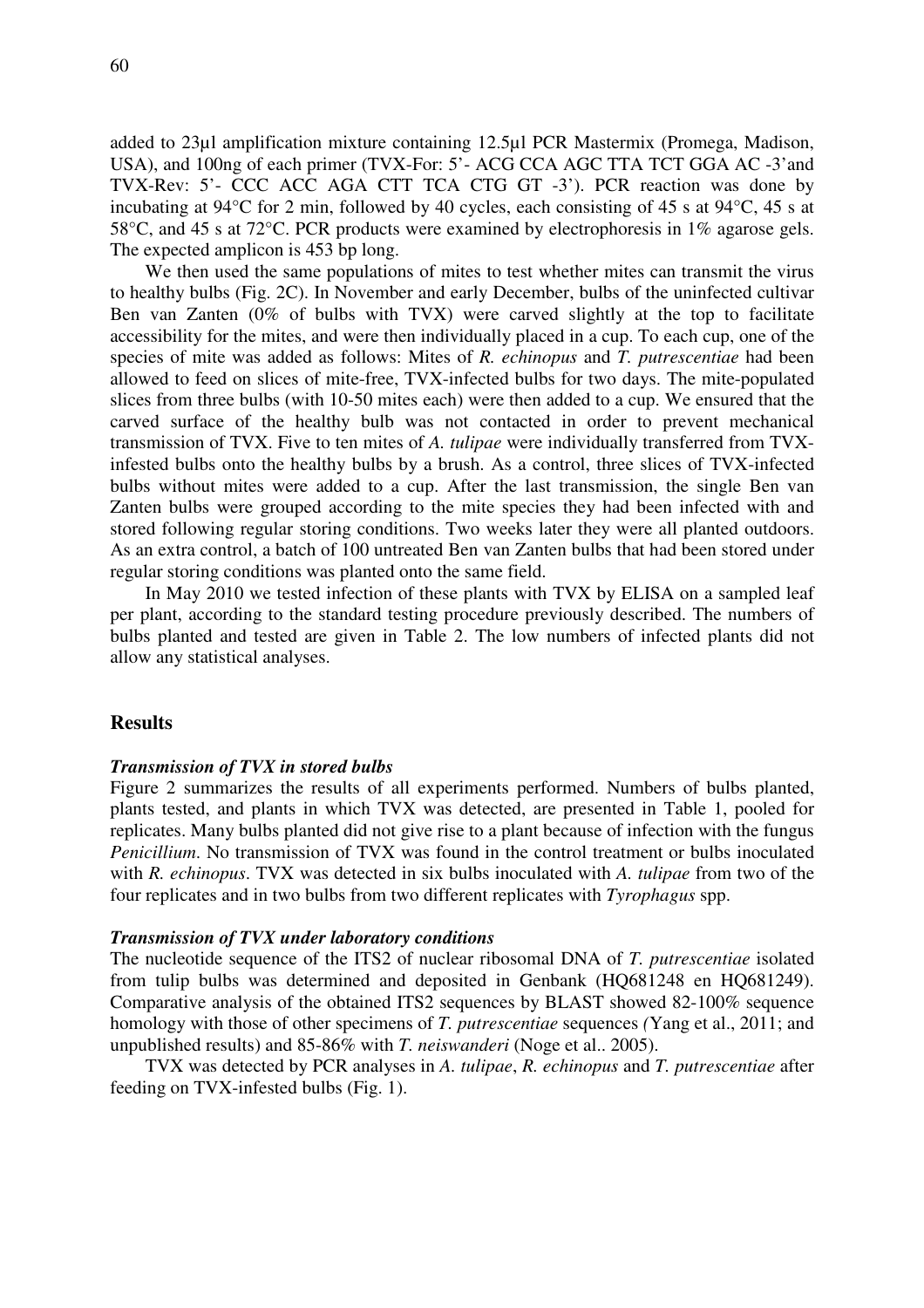Table 1. Transmission of TVX in bulbs of two cultivars stored in groups by three species of mite. Cultivar: "R = Renown", "PD" = Pink Diamond.

| <b>Treatment</b> | cultivar    | number of bulbs<br>planted | number of plants<br>tested | number of<br>plants with<br><b>TVX</b> |
|------------------|-------------|----------------------------|----------------------------|----------------------------------------|
| Control          | R           | 100                        | 23                         |                                        |
|                  | <b>PD</b>   | 100                        | 5                          |                                        |
| A. tulipae       | $\mathbf R$ | 100                        | 22                         | 5                                      |
|                  | <b>PD</b>   | 100                        | 11                         |                                        |
| R. echinopus     | R           | 100                        | 28                         |                                        |
|                  | <b>PD</b>   | 100                        | 31                         |                                        |
| Tyrophagus spp.  | R           | 100                        | 70                         | 2                                      |
|                  | <b>PD</b>   | 100                        | 69                         |                                        |



Figure 1. TVX from mites feeding on TVX-infected tulip bulbs. PCR products were obtained by amplification of cDNA synthesized from TVX RNA, extracted from different mite species after feeding on TVX-infected bulbs. Lane 1: *R. echinopus*; lane 2: *T. putrescentiae;* 3: *A. tulipae*; lane 4-5: TVX-infected bulb tissue (positive control); lane 6: water (negative control); M: 100bp ladder (Promega).

Table 2 presents the results of the transmission experiment. Not all bulbs produced a plant. Of those giving a plant, TVX was only found in one of them infected with *R. echinopus*. Not in any of the 100 untreated control bulbs from the regularly stored batch planted as extra control, TVX could be detected.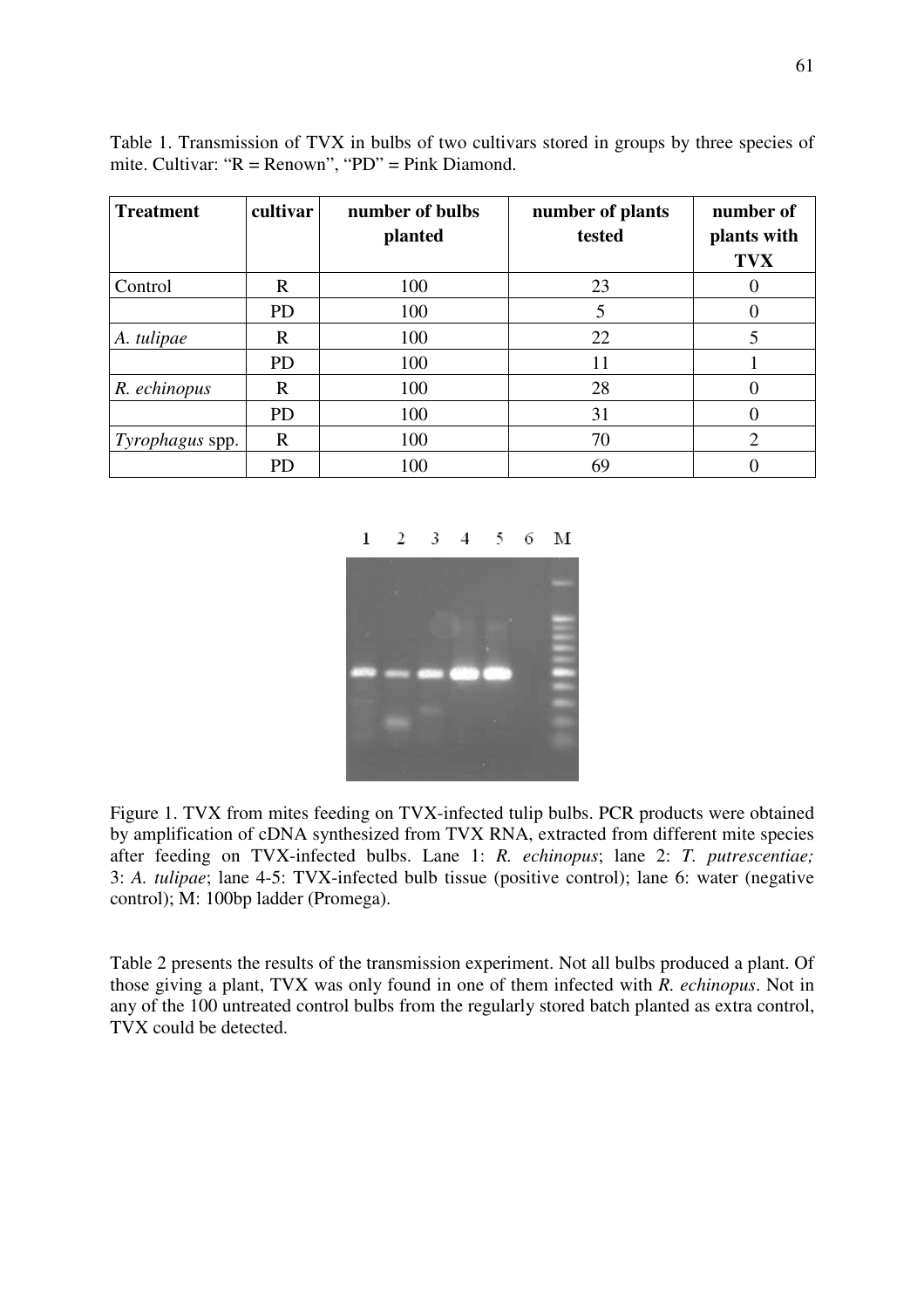| <b>Treatment</b> | <b>Number of bulbs</b> | <b>Number of plants</b> | <b>Number of plants</b> |
|------------------|------------------------|-------------------------|-------------------------|
|                  | planted                | tested                  | with TVX                |
| Control          |                        |                         |                         |
| A. tulipae       |                        |                         |                         |
| R. echinopus     | 55                     |                         |                         |
| T. putrescentiae |                        |                         |                         |

Table 2. Transmission of TVX in individual bulbs under laboratory conditions by three species of mite.



\* In these experiments, pure populations of *T. putrescentiae* were used.

Figure 2. Overview of the experimental setup and obtained results: transmission of TVX in stored bulbs (A), TVX in samples of mites (B), and transmission of TVX in bulbs under laboratory conditions (C). The first column depicts the method used to inoculate bulbs with mites of one of the three species of mite. Control treatments were not inoculated. Dashed bulbs represent TVX-infected specimens; black ones represent bulbs uninfected with TVX. The second column depicts the material tested for the presence of TVX after inoculation with mites. The third column presents the results. It indicates whether TVX was detected in each of the treatments: controls not inoculated with mites; inoculation with *A. tulipae* (*A.t.*), inoculation with *R. echinopus* (*R.e.*), or inoculation with *Tyrophagus* spp*. (T.* spp). Details can be found in the sections Material and methods and Results.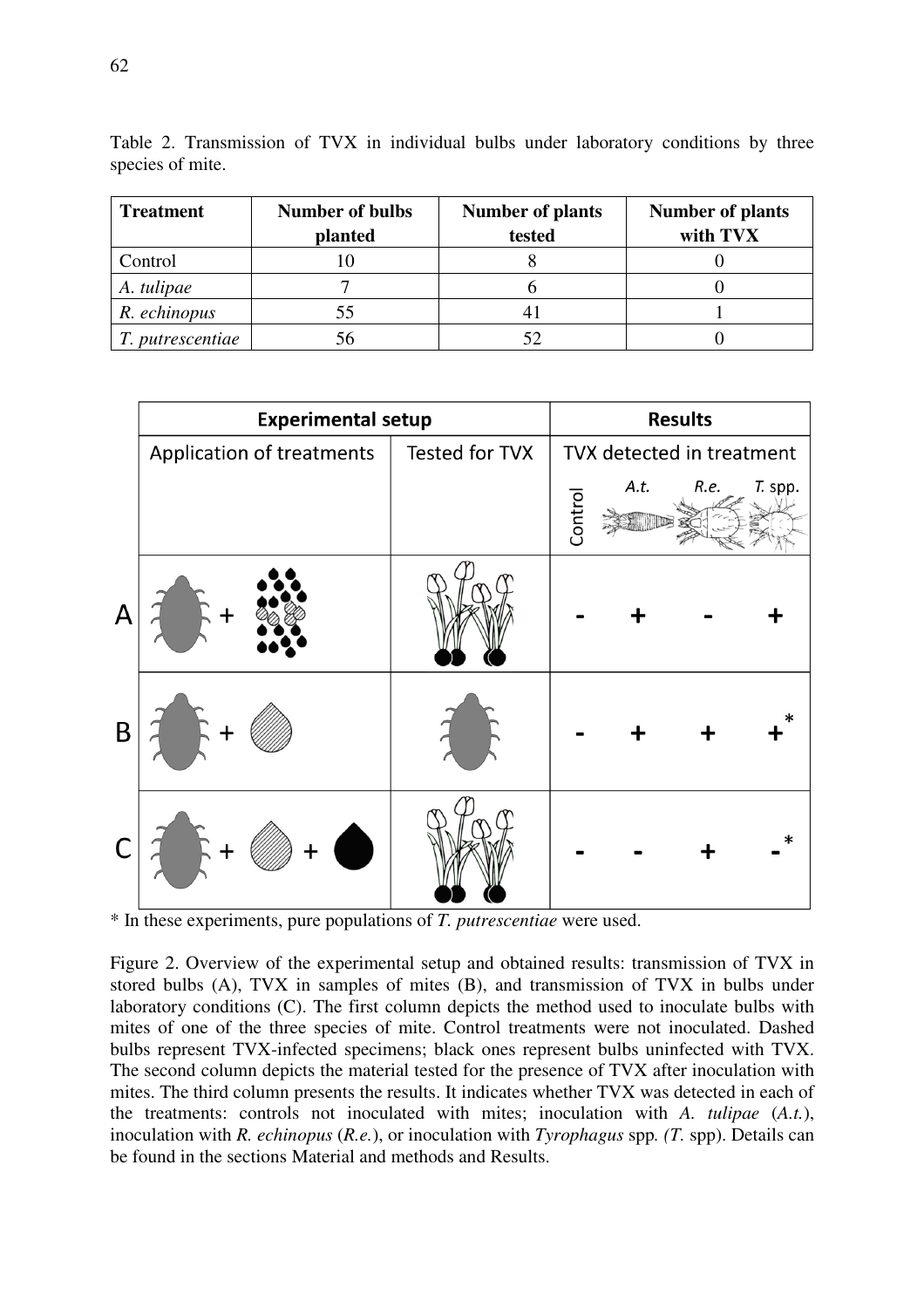# **Discussion**

### *Transmission of TVX*

The results showed that TVX transmission occurred during storage of tulip bulbs and can be mediated by a biological vector. We obtained strong indications that mites are involved in transmission. The detection of TVX in *A. tulipae*, *R. echinopus*, and *T. putrescentiae* after colonization of TVX-infected bulb tissue indicate that all these mite species are able to carry TVX with them (Figure 1). The transmission experiments showed that healthy bulbs can obtain a TVX-infection after inoculation with mites in the presence of TVX-infected bulb tissue (Table 1 and 2). However, solely from these experiments we cannot confirm which species of mite transmit TVX. Firstly, the number of cases with successful transmission of TVX is too small. This might be explained by the early mortality of inoculated mites under our experimental conditions. Secondly, in the transmission experiment with stored bulbs (Fig. 2A), natural mite infection of the bulbs cannot be ruled out. Nevertheless, control treatments did not result in transmission of TVX, whereas inoculation with *A. tulipae* and *T. putrescentiae* did, suggesting that the latter two might be vectors. Additional research with larger numbers of independent replicates is required to further prove the vector status of each species of mite and the efficiency of transmission.

### *Transmission of viruses by mites and other arthropods*

Transmission of a *Potexvirus* by a biological vector has only been reported for *Pepino mosaic virus*, which is transmitted by the oomycete *Olpidium virulentus* (Alfaro-Fernándezet *et al*., 2009), and Potato aucuba mosaic virus (PAMV), which is transmitted by the aphid *Myzus persicae* (Manoussopoulos, 2000). PAMV is not aphid-transmittable on its own, but is only transmitted by aphids that had previously been fed on a source of the Potyvirus potato virus Y. In both cases, the mode of virus transmission in non-persistent.

If our results are confirmed, this would, to our knowledge, be the first case reporting a Potexvirus to be transmitted by mites (Acariformes). So far, *A. tulipae* is only known to transmit Allexiviruses (Van Dijk *et al*., 1991; Yamashita *et al*., 1996; Kang *et al*., 2007), which, like Potexviruses, belong to the family of Alphaflexiviridae*.* The closely related eriophyoid mite *A. tosichella* Keifer is a vector of *Wheat strike mosaic virus* (WSMV), a Potyviridae (Gates, 1970; Kozlowski, 2000; Sánchez-Sánchez *et al*., 2001). In fruits, other eriophyoids are responsible for the transmission of *Black currant reversion virus* (a *Nepovirus*), *Peach mosaic virus* (a *Trichovirus*) and a not-assignable virus-like particle in fig (Thresh, 1964; Gispert *et al*., 1998; Serrano *et al*., 2004; ICTVdB – The Universal Virus Database, 2006). Acarid mites are not known to transmit viruses. In all cases, transmission by eriophyoid mites is persistent.

#### *Mode of transmission of TVX*

Potexviruses are generally mechanically transmitted and the few Potexviruses associated with vectors are transmitted in a non-persistent mode (Alfaro-Fernández *et al*., 2009; Manoussopoulos, 2000). Our molecular analysis identified the presence of TVX in sampled mites of *A. tulipae*, *R. echinopus* and *T. putrescentiae* after feeding on TVX-infected bulbs (Fig. 2). This indicates that these species can carry TVX with them. However, our experiment does not reveal whether TVX is transported inside or on the outside of the mite bodies, or both, and how the virus survives in or on the vector.

The mouthparts of eriophyoid mites consist of stylets penetrating the epidermal plant cells and sucking up the contents, including virus particles. Virus particles have been found in the digestive track as well as in other body tissues (Nault, 1997; Serrano *et al*., 2004).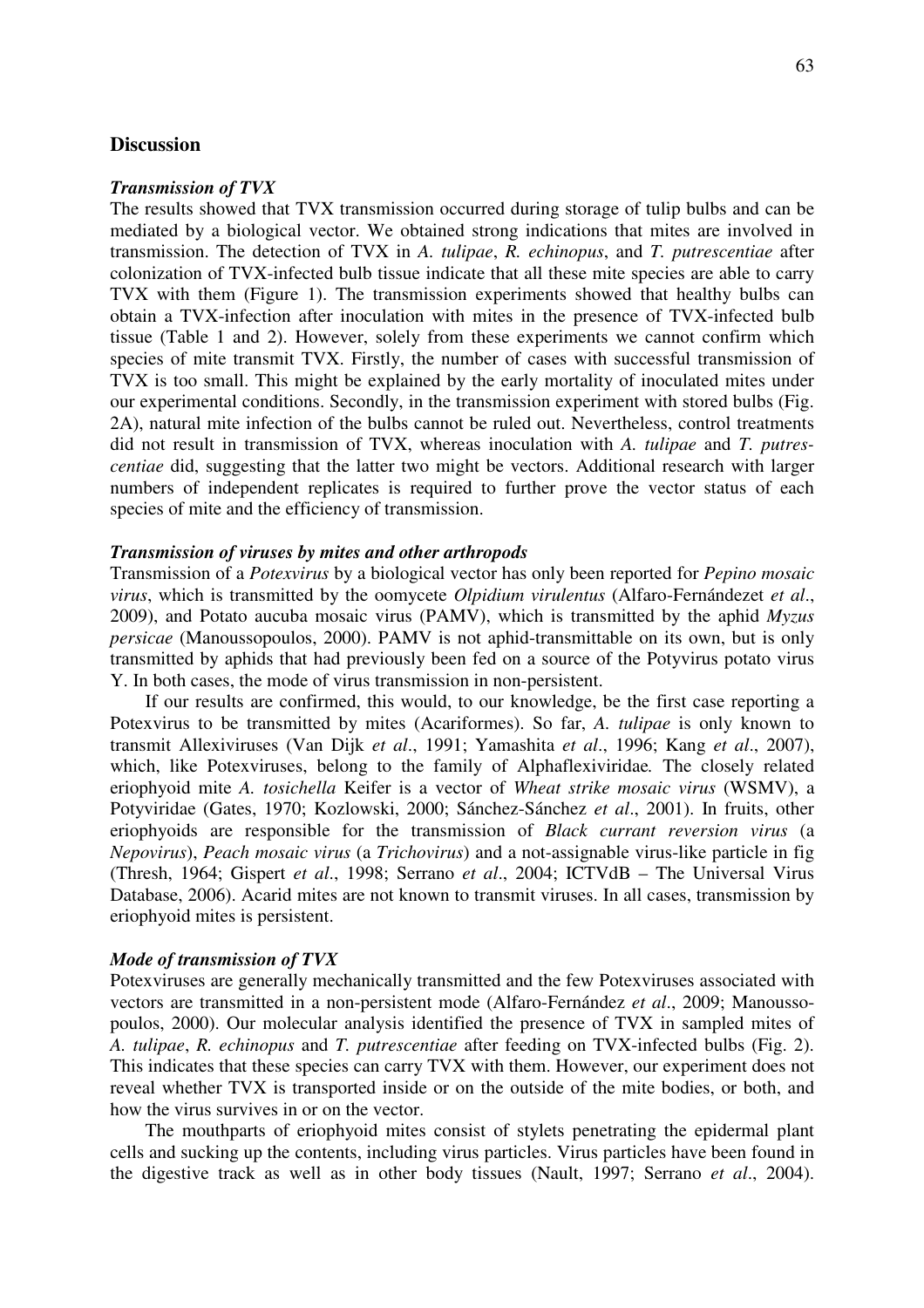Generally, viruses with an eriophyoid vector are transmitted in a persistent manner, in which the virus can survive several weeks in the host and persists moulting to subsequent life stages of the mite.

The mouthparts of the acarid mites are not stylet-like; they rather 'scrape' or 'chew' organic material. Abdel-Sater and Eraky (2001) showed that *T. putrescentiae* and *R. robini*  transfer fungal pathogens between bulbous plants, both through their digestive track and by attachment of the fungi to the outside of their body. Fungal spores have also been detected in the alimentary canal of these species of mite in other studies (Price, 1976; Okabe, 1999). However, it is not likely that these mite species are closely associated with the transmission of a particular virus, because they do not exclusively feed on plant tissue, and occur on a broad range of host plants.

Altogether, we hypothesize that TVX transmission by mites is non-persistent. We expect the mouth parts of the mite to become contaminated with virus particles upon feeding on a TVX-infected bulb. Subsequently, cells of a virus-free bulb are wounded by mite-feeding and can become infected with the virus particles remaining on the mouth parts. This hypothesized mechanism is analogous to the mechanism of non-persistent virus transmission by aphids (Nault, 1997; Ng and Falk, 2006), and can be regarded as a vector-mediated mode of mechanical transmission. Dedicated experiments are required to investigate the mode of action of virus transmission for each species of mite in more detail.

### *Management of TVX in tulips*

TVX transmission by mites would have important implications for virus control in tulip bulb production. The species of mite investigated are the main arthropod pests in tulip storage. The mites probably come with the harvested tulips bulbs in small numbers. However, the warm period of bulb storage with temperatures above 20°C promote their development and reproduction (Sakurai *et al*., 1992; Courtin *et al*., 2000; Aspaly *et al*., 2007; Sánchez-Ramos and Castaňera, 2001; 2005). Stored bulbs can harbour extremely high numbers of *A. tulipae* and species of *Rhizoglyphus* and *Tyrophagus* (Czajkowska and Conijn, 1992; and unpublished results). Besides, acarid mites are found in dust and organic material on walls and floors and of storage buildings (unpublished results).

Currently, control measures lack or do not consistently control mites effectively. *Aceria tulipae* is not always controlled satisfactory by the application of pirimifos-methyl, the main control method, nor by the alternative method, exposure to ultra low levels of oxygen. The hidden life-style of *A. tulipae* makes it hard to detect an infection and makes them unattainable for chemicals (Van Leeuwen *et al*., 2010). The acarid mite species are not killed by the current legal application of pirimifos-methyl in tulips. Moreover, strong variation in susceptibility to pirimifos-methyl exists between strains of *R. robini* and *T. putrescentiae* and resistance has been found (Stables, 1984; Kuwahara, 1986). Mites could thus play a significant role in dispersal of TVX. Therefore, TVX control in tulip bulb production includes an adequate mite control strategy.

*Rhizoglyphus echinopus* occurs in many species of bulbs and *T. putrescentiae* occurs in a broad range of products (Jeppson *et al*., 1975; Ho, 1980; Diaz *et al*., 2000). Hence, we believe it is important to investigate the relationship between these acarid mites and plant-pathogenic viruses in other plant species as well.

#### **Acknowledgements**

This research was financed by the Dutch Product Board for Horticulture and the Dutch Ministry of Economic Affairs, Agriculture and Innovation. We thank Iza Lesna for advice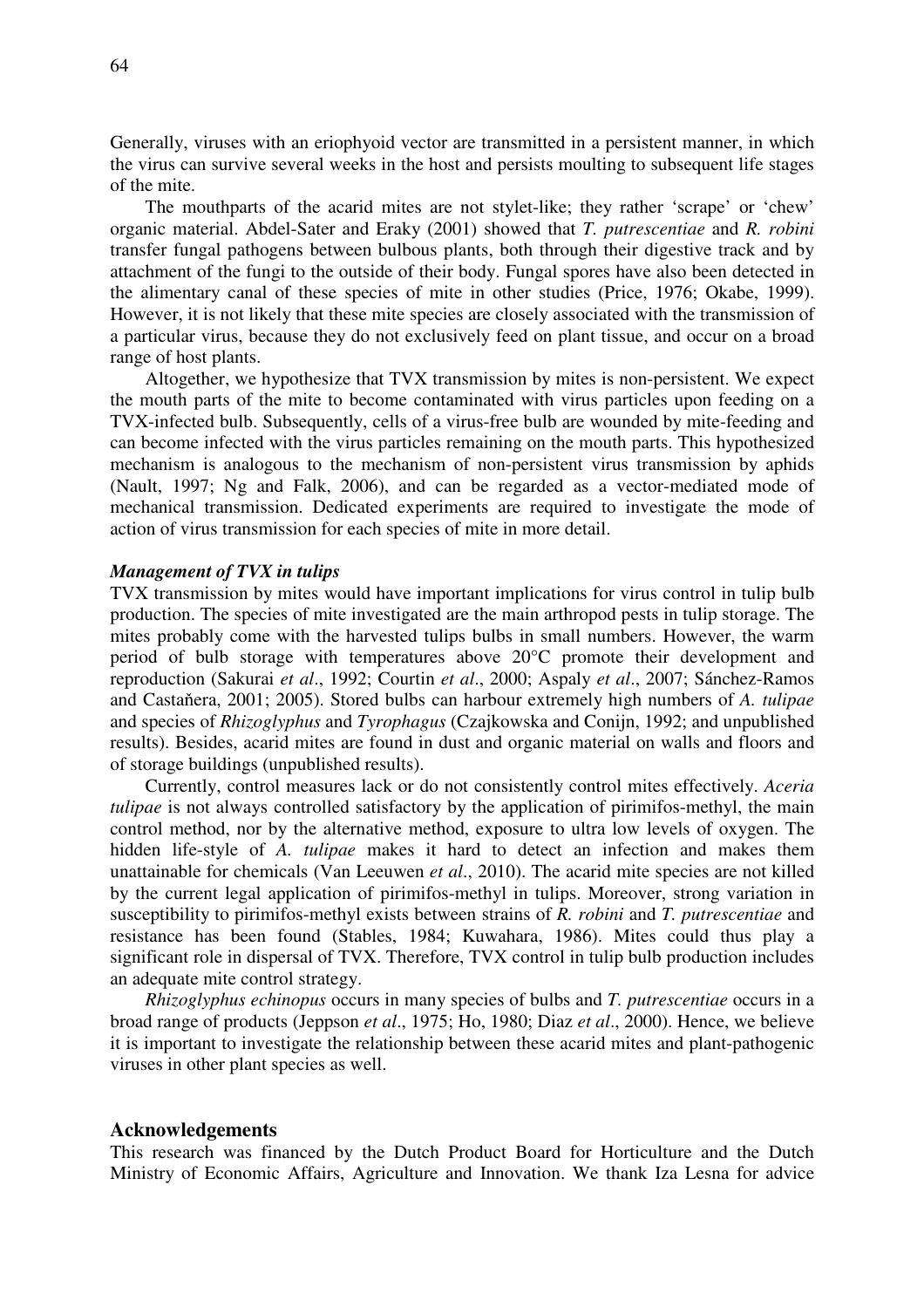regarding the rearing of mites and Farid Faraji and Bert Vierbergen for morphological identification of mites.

# **References**

- Abdel-Sater, M. A. and Eraky, S. A. 2001: Bulbs microflora and their relation with three stored product mites. Mycopathologia 153: 33-39.
- Alfaro-Fernández, A., Del Carmen Córdoba-Sellés, M., Herrera-Vásquez, J., Cebrián, M. D. C. and Jordá, C. 2010: Transmission of *Pepino mosaic virus* by the fungal vector *Olpidium virulentus*. J. Phytopathol. 158: 217-226.
- Aratchige, N. S., Lesna, I. and Sabelis, M. W. 2004: Below-ground plant parts emit herbivore-induced volatiles: olfactory responses of a predatory mite to tulip bulbs infested by rust mites. Exp. Appl. Acarol. 33: 21-30.
- Asjes, C. J. and Blom-Barnhoorn, G. J. 1998: Verspreiding Tulpenvirus X in tulpen Nu meer bekend over de overbrenger. Bloembollencultuur 15: 18-19.
- Aspaly, G., Stejskal, V., Pekár, S. and Hubert, J. 2007: Temperature-dependent population growth of three species of stored product mites (Acari: Acaridida). Exp. Appl. Acarol. 42: 37-46.
- Bayram, S. and Çobanağlu, S. 2006: Astigmata and Prostigmata (Acari) of bulbaceous ornamental plants in Ankara, Turkey. Acta Phytopathol. Entomol. Hungarica 41: 367-381.
- Clark, M. F. and Adams, A. N. 1977: Characteristics of the microplate method of enzymelinked immunosorbent assay for the detection of plant viruses. J. Gen. Virol. 34: 475-483.
- Conijn, C. G. M., Van Aartrijk, J. and Lesna, I. 1996: Flower bulbs. In: Eriophyoid mites. Their biology, natural enemies and control, eds. Lindquist, Sabelis, and Bruin, World Crop Pests vol. 6. Elsevier Science Publishing, Amsterdam, The Netherlands: 651-659.
- Courtin, O., Fauvel, G. and Leclant, F. 2000: Temperature and relative humidity effects on egg and nymphal development of *Aceria tulipae* (K.) (Acari: Eriophyidae) on garlic leaves (*Allium sativum* L.). Ann. Appl. Biol. 137: 207-211.
- Czajkowska, B. 2002: Development of acarid mites on *Fusarium oxysporum* a pathogen of stored bulbs/corms of ornamental plants. Bull. Polish Acad. Sci. Biol.l Sci. 50(1): 37-48.
- Czajkowska, B. and Conijn, C. G. M. 1992: The relationship between acarid mites and bus necrosis in tulip bulbs. Acta Horticul. 325: 731-737.
- De Lillo, E. and Skoracka, A. 2010: What's "cool" on eriophyoid mites? Exp. Appl. Acarol. 51: 3-30.
- De Munk, W. J. 1972: Bud necrosis, a storage disease of tulips. III. The influence of ethylene and mites. Netherlands J. Plant Pathol. 78: 168-178.
- Diaz, A., Okabe, K., Eckenrode, C. J., Villani, M. G. and Oconnor, B. M. 2000: Biology, ecology, and management of the bulb mites of the genus *Rhizoglyphus* (Acari: Acaridae). Exp. Appl. Acarol. 24: 85-113.
- Fan, Q. and Zhang, Z. 2003: *Rhizoglyphus echinopus* and *Rhizoglyphus robini* (Acari: Acaridae) from Australia and New Zealand: identification, host plants and geographical distribution. System. Appl. Acarol. Special Publications 16: 1-16.
- Gates, L. F. 1970: The potential of corn and wheat to perpetuate wheat streak mosaic in Southwestern Ontario. Canadian Pla. Dis. Sur. 50: 59-62.
- Gispert, C., Oldfield, G. N. and Perring, T. M. 1998: Biology of the transmission of peach mosaic virus by *Eriophyes insidiosus* (Acari: Eriophyidae). Pla. Dis. 82: 1371-1374.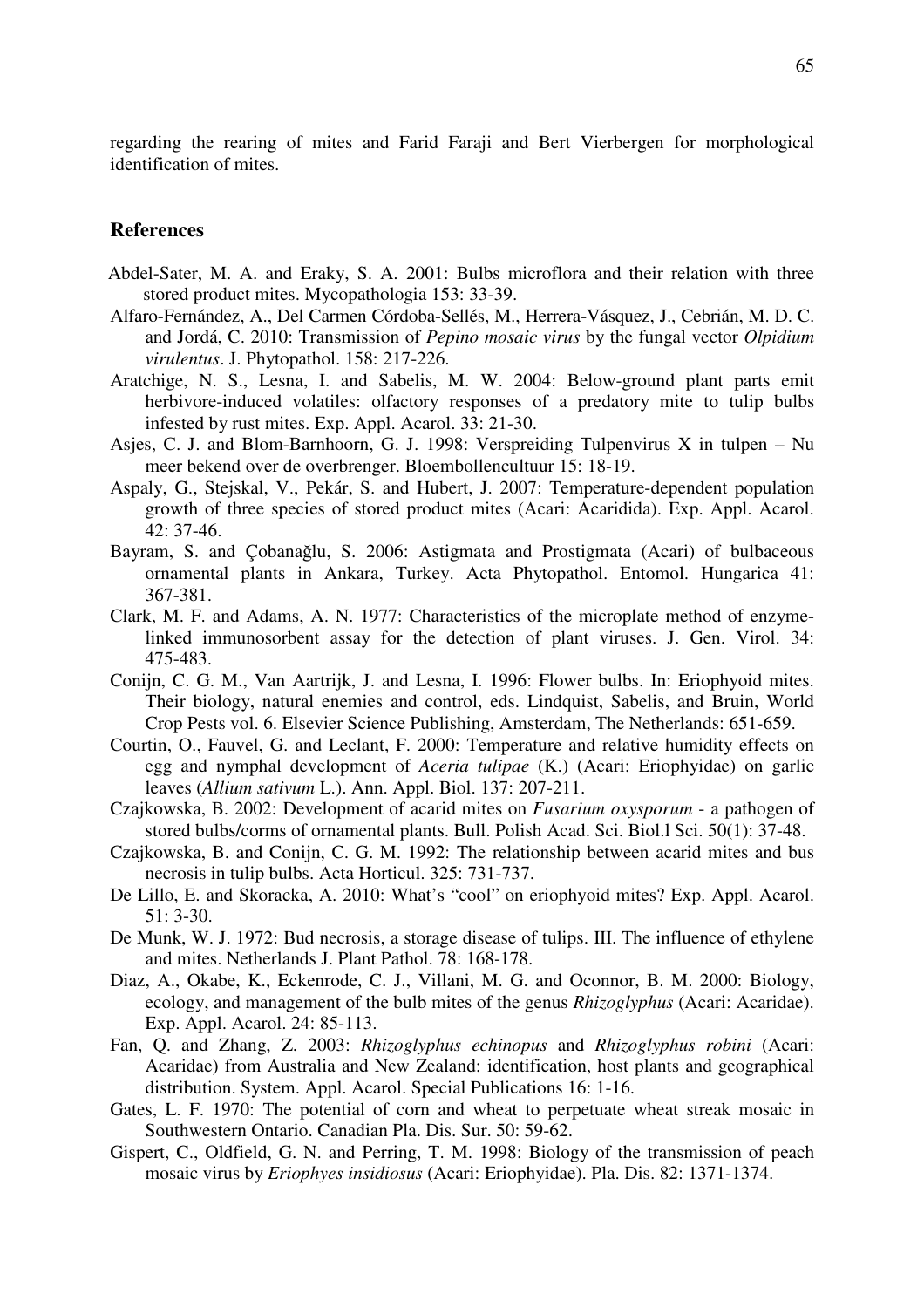- Halliday, R. B. and Knihinicki, D. K. 2004: The occurrence of *Aceriatulipae* (Keifer) and *Aceriatosichella* (Keifer) in Australia (Acari: Eriophyidae). Internat. J. Acarol. 30: 113-118.
- Ho, Ch. 2008: Bulb mites, *Rhizoglyphus* (Acari: Acaridae) In: Encyclopedia of Entomology. Capinera, J. L. (ed.), Springer: 611-614.
- ICTVdB Management 2006: 00.056.0.01.019. Tulip virus X. In: ICTVdB The Universal Virus Database, version 4. Ed. Büchen-Osmond, Columbia University, New York, USA.
- Jeppson, L. R., Keifer, H. H., Baker, E. W. 1975: Mites injurious to economic plants. University of Califonia Press, Berkeley, 614 pp.
- Kang, S. G., Koo, B. J., Lee, E. T. and Chang, M. U. 2007: Allexivirus transmitted by eriophyid mites in garlic plants. J. Microbiol. Biotechnol. 17: 1833-1840.
- Keifer, H. H. 1952: The eriophyid mites of California (Acarina: Eriophyidae). Bull. Calif. Ins. Survey 2: 1-123.
- Kozlowski, J. 2000: The occurrence of *Aceria tosichella* Keifer (Acari, Eriophyidae) as a vector of wheat streak mosaic virus in Poland. J. Appl. Entomol.124: 209-211.
- Kuwahara, M. 1986: Resistance of the bulb mite, *Rhizoglyphus robini*Claparede (Acarina, Acaridae), to insecticides. 1. Resistance patterns to organophosphorus insecticides. Japanese J. Appl. Entomol. Zool. 30: 290-295.
- Lesna, I., Conijn, C. G. M. and Sabelis, M. W. 2004: From biological control to biological insight: Rust-mite induced change in bulb morphology, a new mode of indirect plant defence? Phytophaga 14: 1-7.
- Lindquist, E. E., Sabelis, M. W. and Bruin, J. 1996: Eriophyoid mites. Their biology, natural enemies and control. World Crop Pests vol. 6. Elsevier Science Publishing, Amsterdam, The Netherlands, 790 pp.
- Manoussopoulos, I. N. 2000: Aphid transmission of Potato aucuba mosaic virus strains mediated by different strains of Potato virus Y. J. Phytopathol. 148: 327-331.
- Mowat, W. P. 1982: Pathology and properties of tulip virus X, a new potexvirus, Ann. Appli. Biol. 101: 51-63.
- Muller, P. J. and Hollinger, T. C. 1980: Damage by *Rhizoglyphus* mites in some ornamental bulbous crops. Acta Horticul. 109: 449-457.
- Nault, L. R. 1997: Arthropod transmission of plant viruses: A new synthesis. Ann. Entomol. Soc. America 90: 521-541.
- Ng, J. C. K. and Falk, B. W. 2006: Virus-vector interactions mediating nonpersistent and semipersistent transmission of plant viruses. Annu. Rev. Phytopathol. 44: 183-212.
- Noge, K., Mori, N., Tanaka, C., Nishida, R., Tsuda, M. and Kuwahara, Y. 2005: Identification of astigmatid mites using the second internal transcribed spacer (ITS2) region and its application for phylogenetic study. Exp. Appl. Acarol. 35: 29-46.
- Okabe, K. 1999: Vectoring of *Hypocreanigricans* (Hypocreales: Hypocreaceae) by three fungivorous mite species (Acari: Acaridae). Exp. Appl. Acarol. 23: 653-658.
- Oldfield, G. N. 1970: Mite transmission of plant viruses. Annu. Rev. Entomol. 15: 343-380.
- Oldfield, G. N. and Proeseler, G. 1996: Eriophyoid mites as vectors of plant pathogens. In: Eriophyoid mites, Their biology, natural enemies and control, eds. Lindquist, Sabelis and Bruin, World Crop Pests vol. 6. Elsevier Science Publishing, Amsterdam, The Netherlands: 259-275.
- Price, D. W. 1976: Passage of *Verticilliumalbo-atrum* propagules through the alimentary canal of the bulb mite. Phytopathology 66: 46-50.